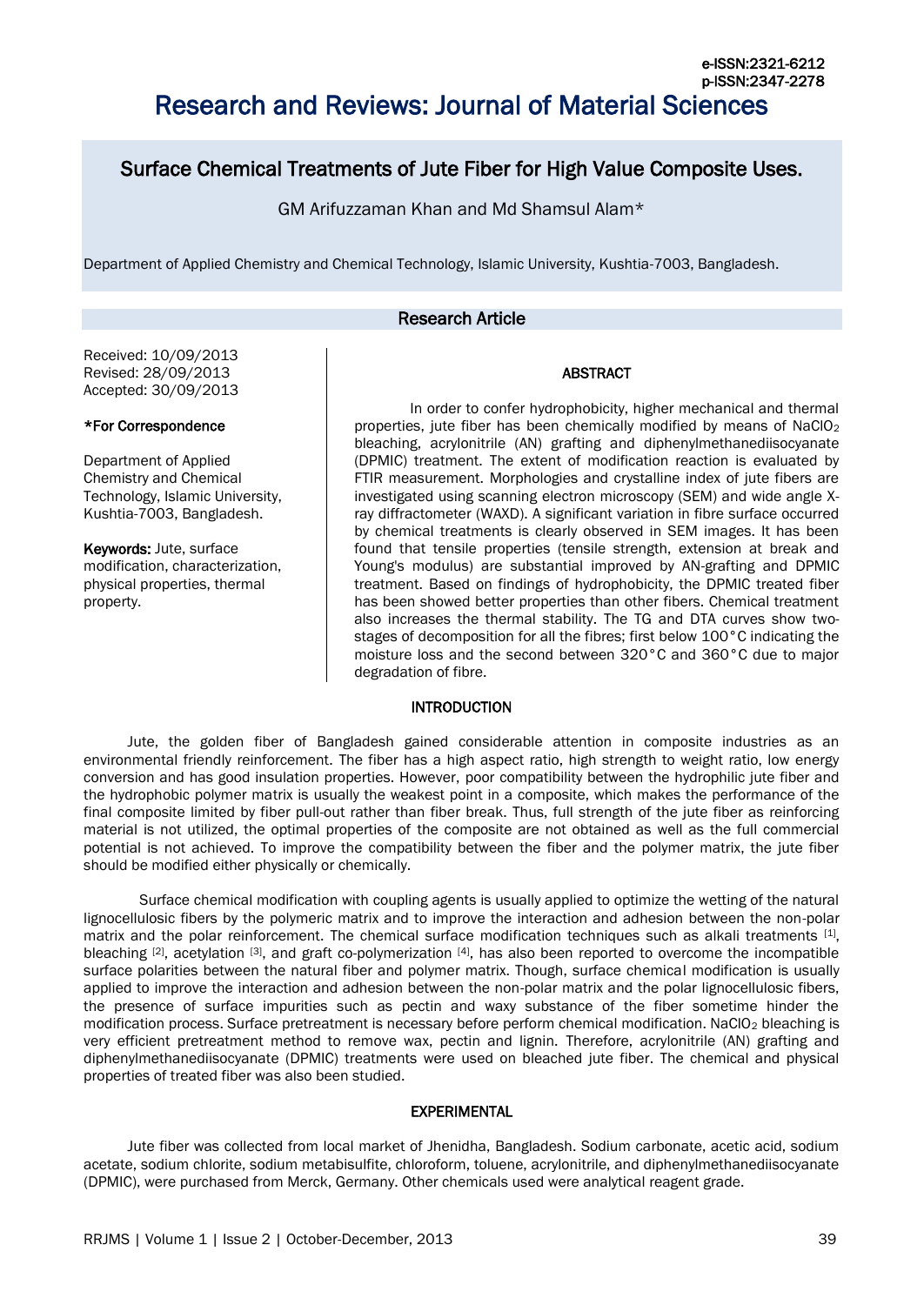## e-ISSN:2321-6212 p-ISSN:2347-2278

The chemical treatment processes of untreated jute fiber are shown in Scheme 1. About 20 g of untreated jute fiber was bleached in 1 L NaClO<sub>2</sub> (7gL<sup>-1</sup>) solution buffered at pH 4. The reaction was carried out at 90-95°C for 90 min maintaining the fiber to liquor ratio 1:50. After completing the bleaching reaction, the fiber was treated with 0.2  $(w/v)$ % sodium metabisulphite solution for 15 min to reduce chlorite action and then washed thoroughly with distilled water <sup>[2]</sup>. 1 g bleached jute fiber was taken in 100 ml stopper conical flask. Aqueous solution of acrylonitrile monomer (0.1 mol/L), K<sub>2</sub>S<sub>2</sub>O<sub>8</sub> as initiator (1 wt% of fiber) and FeSO<sub>4</sub> as catalyst (1 wt% of fiber) was taken for grafting reaction. Fiber to liquor ratio was maintained 1:50. The reaction was continued at 70ºC in a water bath for 90 min. After completing the reaction fiber was washed with methanol and then distilled water to removed adhering homopolymer from jute surface. The grafted fiber was dried in air and finally in oven [2]. Bleached jute fiber was dipped in toluene solution containing DPMIC (1%) for 1 h at 70°C. The fiber was then decanted, washed and dried in an air oven at 70°C for 2 h.



Scheme 1. Chemical treatment processes of jute fiber

The FTIR spectroscopy of jute samples were taken using Perkin Elmer Spectrum One spectrometer. Samples were taken with KBr to make a transparent pellet. For each sample 5 scans were taken at a resolution of 4 cm<sup>-1</sup>. The surface morphology of jute samples were observed by scanning electron microscope (FEI QUANTA 200 3D) with an accelerating voltage 10 kv. WAXD patterns were obtained with a BRUKER D8 ADVANCE wide angle X-ray diffractometer using Cu Kα radiation (α = 0.154 nm), voltage of 50 kV, and current of 40 mA with 2*θ* ranges from 5 to 45° increased in steps of 2°/min. The thermogravimetry of fiber was conducted by thermal gravimetric analyzer (TG/DTA 6300, Seiko Instrument Inc., Japan). Tensile tests were conducted according to ASTM D638-01 using a Universal Testing Machine (Hounsfield UTM 10KN).



Figure 1: FTIR spectra of (a) untreated, (b) bleached, (c) AN-grafted and (d) DPMIC treated jute fibers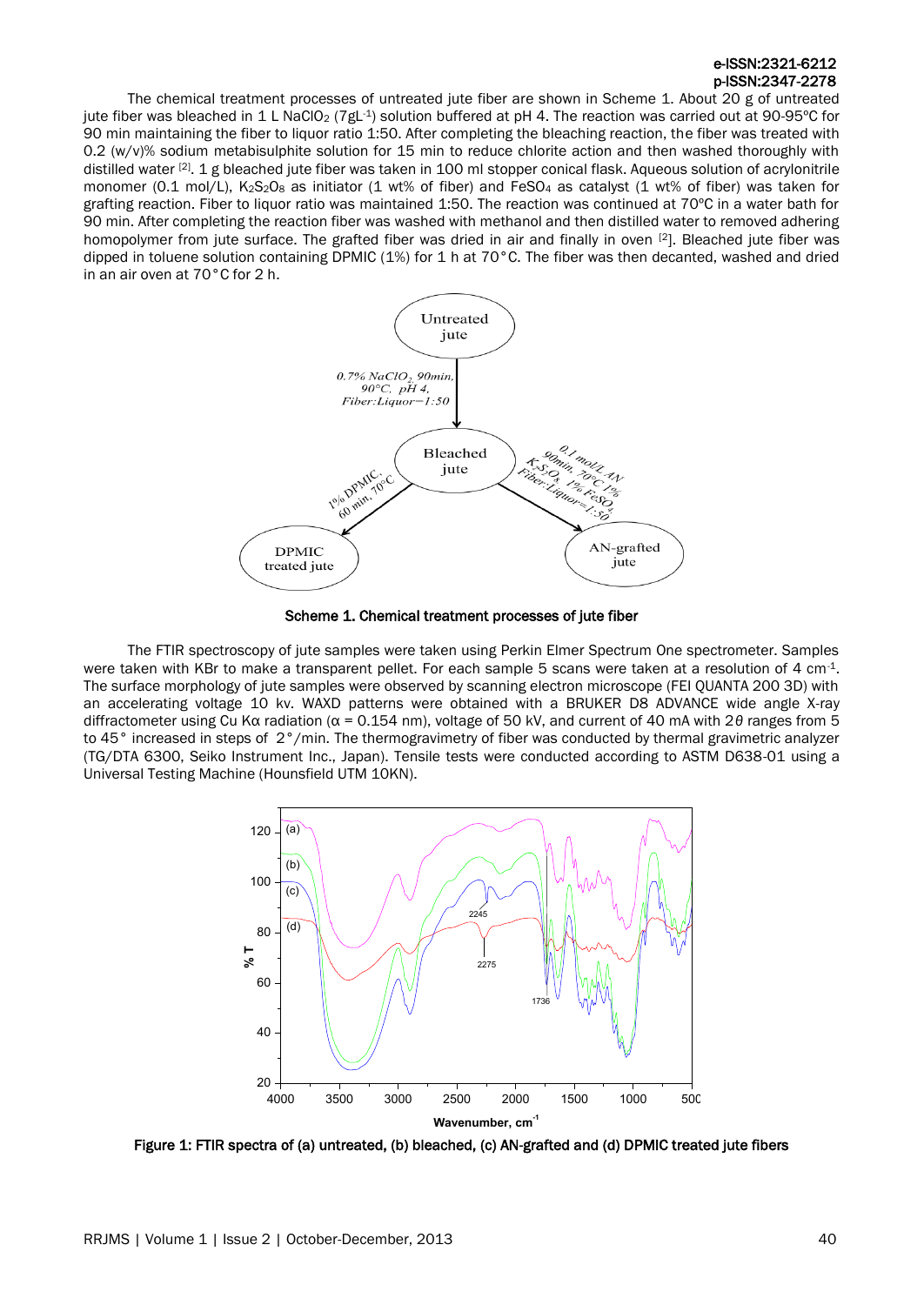#### RESULTS AND DISCUSSION

FTIR spectra of untreated and treated jute fibers are shown in Fig. 1. The FTIR spectra of fibers contain the typical vibration bands of the components mainly corresponding to cellulose, hemicellulose, and lignin. The hydrophilic tendency of jute fibers is reflected in the broad absorption band in the 3700–3100 cm<sup>-1</sup> region, which is related to the –OH groups present in their main components. In the 1600–900 cm-1 region, it is possible to appreciate in fibers vibrations of chemical components of the lignin at frequencies of 1514 cm<sup>-1</sup> for guaiacyl  $[5]$  and 1468, 1433, and 1214 cm $-1$  associated with syringyl  $[5]$ . Almost the same absorption peaks as shown in the untreated jute fibers were observed in the spectrum of the treated jute fibers. This indicated that the structure of cellulose had not been damaged after the treatments. The drop in the peak of bleached jute fiber found at the range of 1597, 1503 and around 1374 cm<sup>-1</sup> indicated the removal of lignin. In the spectrum of bleached jute fibers, the reduction in the peak intensity found at 1372 and 1244  $cm<sup>-1</sup>$ , indicated the partial removal of hemicellulose. The peak at  $1632 \text{ cm}$ <sup>1</sup> becomes less intense because of the removal of oils and other impurities. In Fig.1(c), the band at 2243 cm<sup>-1</sup> arising from the stretching vibration of C=N was used for characterization of the AN grafted jute. The peak at 1460 cm<sup>-1</sup> is due to the CH<sub>2</sub> deformation intensified upon grafting [6]. The FTIR spectrum of the DPMIC treated bleached jute exhibited the characteristic urethane peaks at  $2275$  cm<sup>-1</sup> for =N=C=O asymmetric stretching and 1720 cm<sup>-1</sup> for -C=O stretching (amide -NH=CO-O-) vibrations. The introduction of the cardanol moiety was indicated by the presence of a -C=C peak at 1620 cm-1, -CH aromatic at 3020 cm-1 and -C-H aliphatic at 2980 cm<sup>-1</sup>. The FTIR spectrum of the DPMIC also showed peaks at 1440 and 1590 cm<sup>-1</sup> due to the C=C aromatic ring stretching.

In order to observe the changes in morphological structure of the jute fibers on chemical treatments were observed by SEM (Fig. 2). The surface of the untreated jute fiber was covered by a number of impurities like hemicellulose, lignin, pectin, waxy substances, and so on. However, the treatment creates a lot of modification on the fiber surface. On comparison of Fig. 2(a) and 2(b), the drastic difference in the surface morphology between the untreated and the bleached fiber can be easily visualized. The multi-cellular nature of a fiber filament is more clearly revealed in Fig. 2(b). Unlike the untreated fiber the surface of bleached fibers seems to be free from surface debris and overgrowths. This is undoubtedly due to the removal of lignin and also a part of hemicellulose during the bleaching from both the surface and the intercellular spaces. On AN grafting, bleached jute fiber became defibrillated (Fig. 2(c)). The deposition of the polymer onto the fiber makes a film and it fills the gap between the fibrils and making it more hydrophobic [6]. Comparison of the micrographs of the bleached and DPMIC treated jute shows that a considerable amount of –ICN groups is grafted onto the jute surface. The intercellular gaps are also reduced due to crosslinking of cellulose.



Figure 2: SEM topography of (a) untreated, (b) bleached, (c) AN grafted and (d) DPMIC treated jute fibers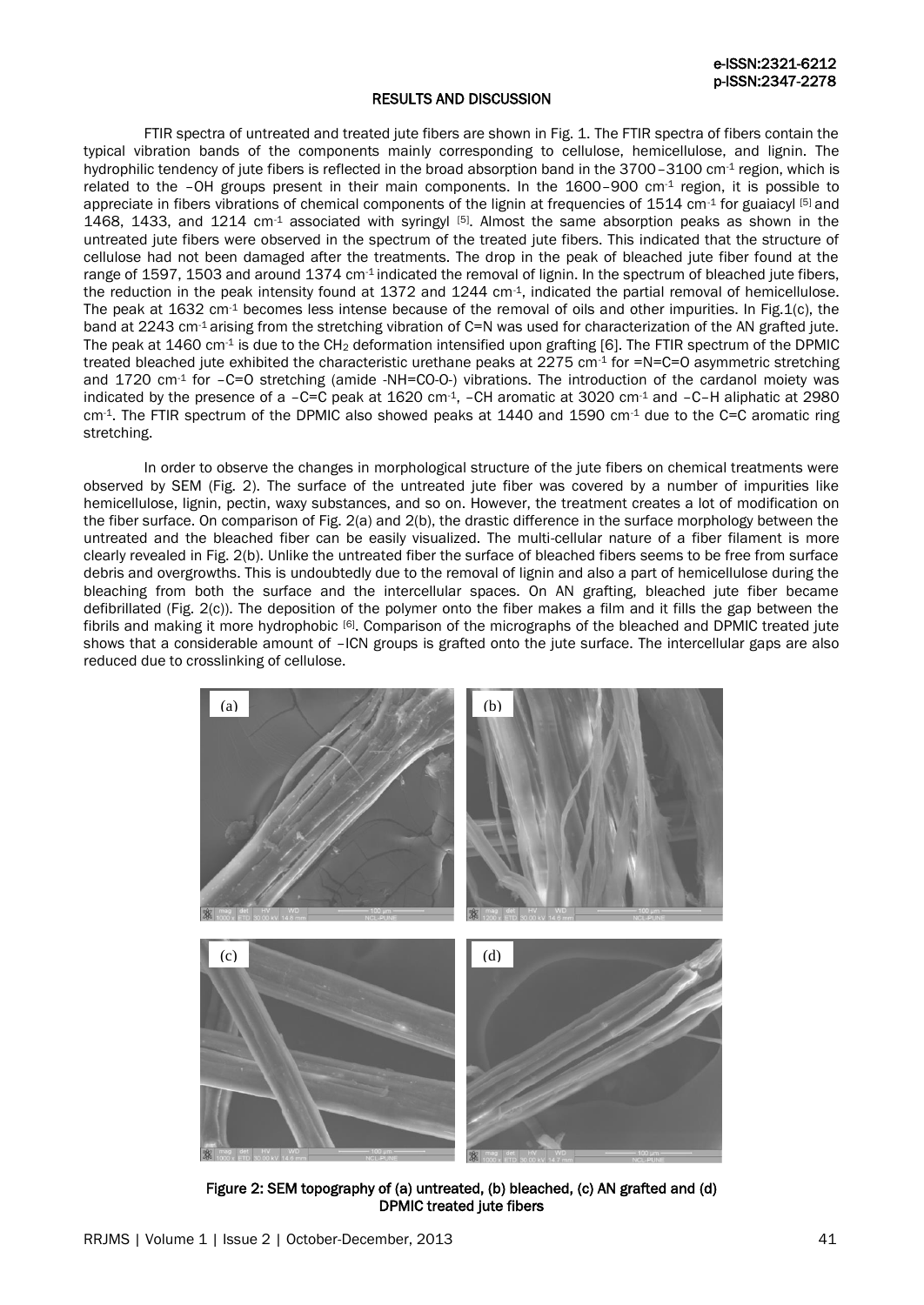# e-ISSN:2321-6212 p-ISSN:2347-2278

 The wide angle X-ray diffractograms (WAXD) and the crystallinity index of untreated and treated jute fibers are shown in Fig. 3 and Table 1, respectively. The bleached fiber showed highest crystallinity. This may be due to removal of amorphous hemicelluloses and lignin. The reduction of crystallinity index was observed in X-ray diffractogram of AN grafted and DPMIC treated fibers. This result suggests that a degree of crystallinity of cellulose decreased with ANgrafting and DPMIC treatment which is because of deposition of amorphous components on cellulose surface [7].

| Types of jute        |       | Peaks at $2\theta = 15.7$ ° angle |        |       | Peaks at 20=22.6° angle |        | Cr/   |
|----------------------|-------|-----------------------------------|--------|-------|-------------------------|--------|-------|
|                      | Area  | Width                             | Height | Area  | Width                   | Height | $\%$  |
| Untreated            | 32481 | 4.637                             | 5588.8 | 40442 | 2.667                   | 12098  | 70.00 |
| <b>Bleached</b>      | 37258 | 4.430                             | 6711.1 | 45983 | 2.597                   | 14129  | 73.07 |
| AN grafted           | 32718 | 4.449                             | 5868.2 | 38880 | 2.622                   | 11832  | 68.75 |
| <b>DPMIC</b> treated | 39127 | 4.567                             | 6836.0 | 44479 | 2.524                   | 14060  | 70.99 |

#### Table 1. The crystallinity index of the untreated and treated jute fibers

The effect of chemical treatment of the jute fibers on the physical properties and density values are given in Table 2. The quality of jute fiber largely depends on its physical properties, such as fineness, moisture regain and densities. Splitting of the cemented fibers causes a reduction in the fiber diameter. Further modification through AN-grafting and DPMIC treatment given of jute surface coating hence increase the fiber diameter slightly. The densities of untreated, bleached, AN grafted and DPMIC treated fibers were 1.15, 1.40, 1.32 and 1.25 gcm<sup>-3</sup>, respectively, showing that the surface treatments have significant affect on density [8]. As seen in Table 2, jute contains 5.01% of moisture, while 60 min is sufficient to dry the fiber. For bleached fibers the moisture content is increased to 6.8%. This may be due the removal of hemicellulose, pectin, waxes and fats, fiber become floppy i.e. contain more pore. Therefore, moisture can easily diffuse in these pore result in moisture regain increase. A significantly decrease in moisture affinity of jute modified by AN-grafting and DPMIC treatments.



#### Figure 3: WAXD and fitted data of (a) untreated, (b) bleached, (c) AN grafted and (d) DPMIC treated jute fibers

The tensile properties of untreated and treated jute fibers are shown in Table 2. Bleached fibers show an appreciable decrease in the tensile strength. This decrease may be attributed to substantial delignification and degradation of cellulosic chains during the chemical treatment. The extension at break in these fibers does not change much. AN and DPMIC treated fibers brings about a substantial increase in tensile strength (TS) and tensile modulus (TM). This may be attributed to the fact that AN and DPMIC treatments may create orderly arrangement jute fibrils by surface coating via crosslinking reaction [9]. The TG, DTA and DTG curves of the untreated and treated jute fibers are shown in Figure 4. In all the cases, initial weight loss at temperature between 30 to 150°C indicates removal of moisture from the fiber. The weight loss below 250ºC is negligible; above that temperature the fibers begin to degrade fast and at 400°C, only residual char is obtained due to loss of hydroxyl groups and depolymerization of cellulose to anhydroglucose units. The initial stage decomposition of untreated, bleached, AN grafted and DPMIC treated jute are 5.8, 7.7, 3.8, and 3.8% respectively. It evident that bleached fiber reduces more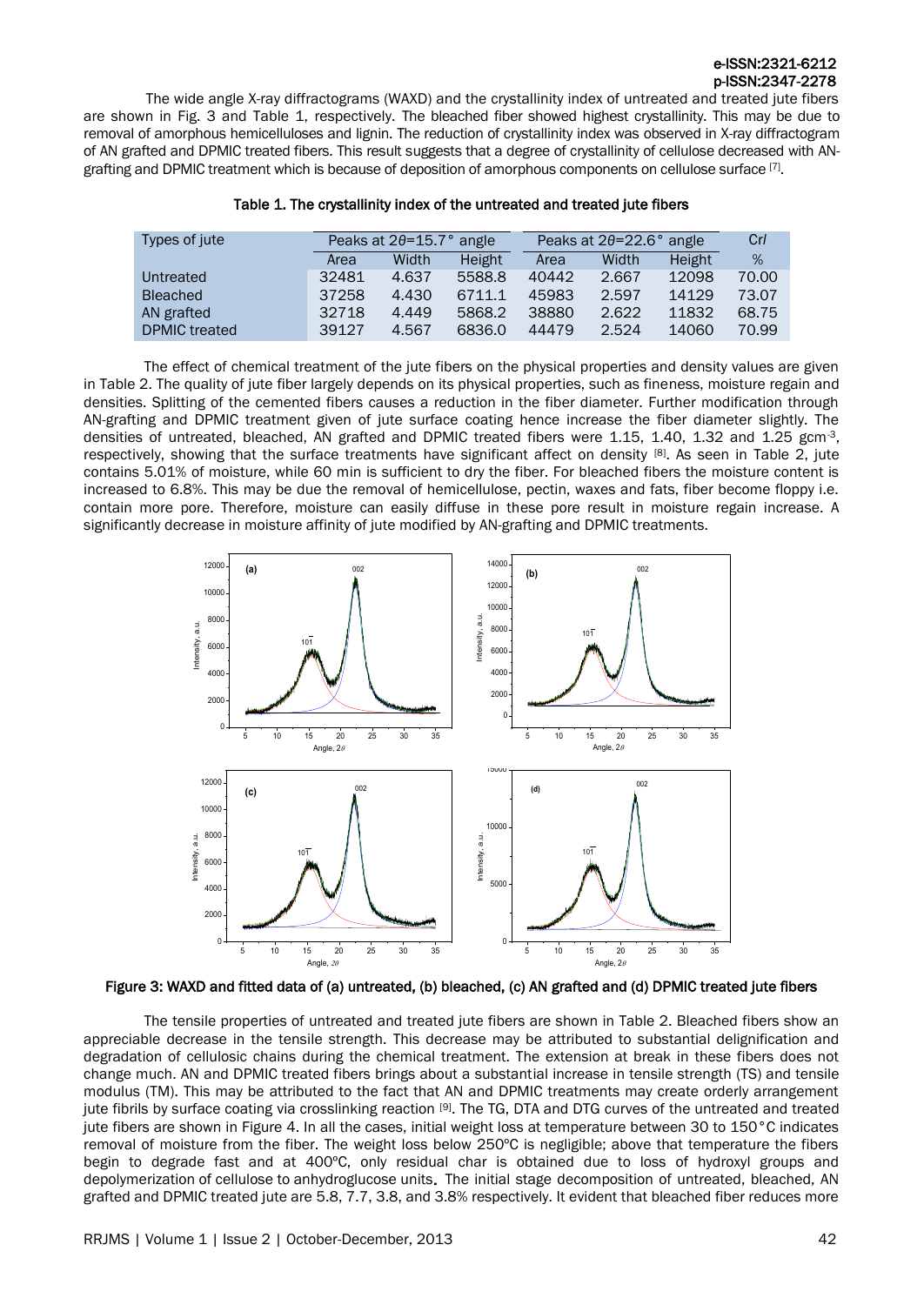# e-ISSN:2321-6212 p-ISSN:2347-2278

moisture than others. The final decomposition of untreated, bleached, acetylated, AN grafted and DPMIC treated jute are 76.1, 66.6, 75.1 and 72.2% respectively and corresponding final decomposition temperature (FDT) are 361.0, 363.7, 380.8 and 372.0°C. It has been observed from above results that AN-grafting and DPMIC treatment enhanced the thermal stability of jute fibers. Maximum thermal stability was presented by AN grafted, fiber followed by DPMIC treated jute fibers.

| Types of jute   | Density       | Diameter      | TS (MPa) | TM           | Elongation, | Moisture |
|-----------------|---------------|---------------|----------|--------------|-------------|----------|
|                 | $(g.cm^{-3})$ | (lum)         |          | (GPa)        | $(\%)$      | $(\%)$   |
| Untreated       | 1.15          | 67.6-75.6     | $483+11$ | $3.30 + 1.3$ | 3.85        | 5.01     |
| <b>Bleached</b> | 1.40          | $30.0 - 38.4$ | $523+13$ | $4.29 + 1.1$ | 2.67        | 6.80     |
| AN grafted      | 1.32          | 36.8-45.7     | $717+15$ | $4.36 + 1.5$ | 3.20        | 3.20     |
| DPMIC treated   | 1.25          | 31.9-38.7     | $537+13$ | $4.13 + 1.6$ | 2.88        | 3.90     |



Figure 4: TG, DTA and DTG thermograms of (a) untreated, (b) bleached, (c) AN grafted and (d) DPMIC treated jute fibers

|  |  | Table 3. TG data of untreated and treated jute fibers |  |  |
|--|--|-------------------------------------------------------|--|--|
|--|--|-------------------------------------------------------|--|--|

| Types of jute                         |           | Weight loss % at temperature $(°C)$ | $FDT$ ( $°C$ ) | Residual Char. |      |
|---------------------------------------|-----------|-------------------------------------|----------------|----------------|------|
|                                       | $0 - 150$ | 150-230                             | 230-400        |                | (%)  |
| Untreated                             | 5.8       | 1.0                                 | 76.1           | 361.0          | 17.1 |
| <b>Bleached</b>                       | 7.7       | 1.2                                 | 66.6           | 363.7          | 24.5 |
| AN grafted                            | 3.8       | 1.6                                 | 75.1           | 380.8          | 19.5 |
| <b>DPMIC</b> treated                  | 3.8       | 0.7                                 | 72.2           | 372.0          | 23.3 |
| *FDT- Final decomposition temperature |           |                                     |                |                |      |

The residual char left at 550°C highest in the case of bleached fiber and thereafter DPMIC treated fiber (Table 3). Saha et al. [10], explained that by reduced the hemicellulose to a considerable extent, giving rise to a lignin–cellulose complex, thereby making the product more stable than the untreated sample, and this was reflected in the increased amount of residual char. The treatment on jute fiber decreased the weight loss during pyrolysis, and enhanced the residual char formation with a lowering in the formation of the flammable volatiles, and thus concluded that the thermal stability was decreased in the case of the treated fibers. In the DTG curve of the untreated jute fiber, the peak I below at 73.8°C was the result of evaporation of moisture (Table 4). The peak II at 277.5° and peak III at 344.8°C were caused by hemicellulose and α-cellulose degradation, respectively. In the case of bleached fiber, moisture loss peak shifted to a lower temperature. This tendency toward releasing moisture at a lower temperature might be caused by an increase in the surface area of the split `fibers (Fig. 4), facilitating easier evaporation of moisture at a lower temperature. The degradation peak of the  $\alpha$ -cellulose and the